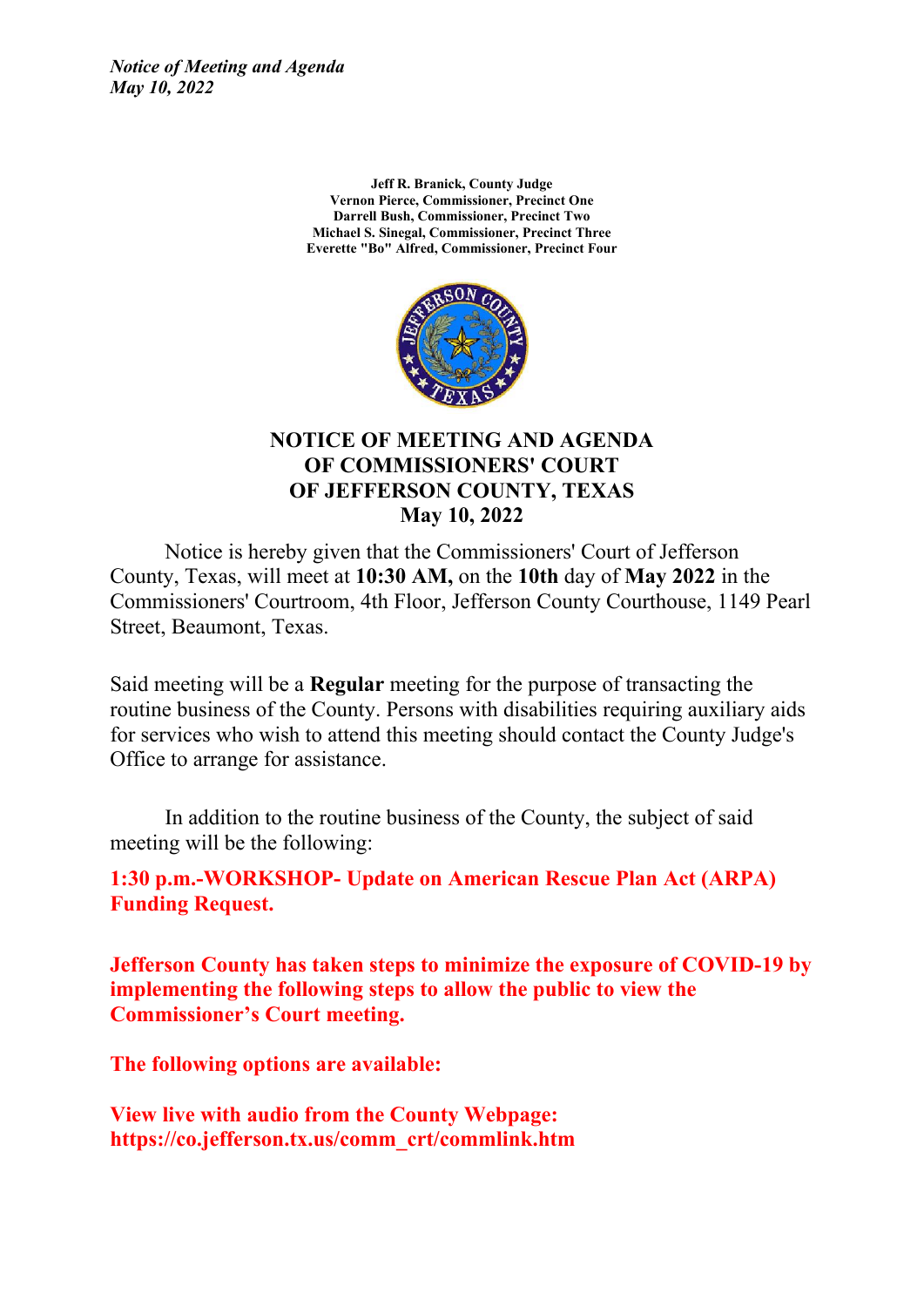*Notice of Meeting and Agenda May 10, 2022*

**Listen to audio by calling 346-248-7799 Meeting ID: 917 160 6532# Participant ID: #**

**The court will also have a question and answer session at the end of the meeting. If you would like to ask any questions of the Court, please be on the phone call. The Court will give a question and answer session at the end of the meeting as time allows. You will be called upon by your last 4 digits of your phone number. If you do not have any questions, you can pass.**

**Please be mindful that the audio portion of this meeting will be of better quality from the website.**

**INVOCATION: Michael S. Sinegal, Commissioner, Precinct Three**

**PLEDGE OF ALLEGIANCE: Everette "Bo" Alfred, Commissioner, Precinct Four**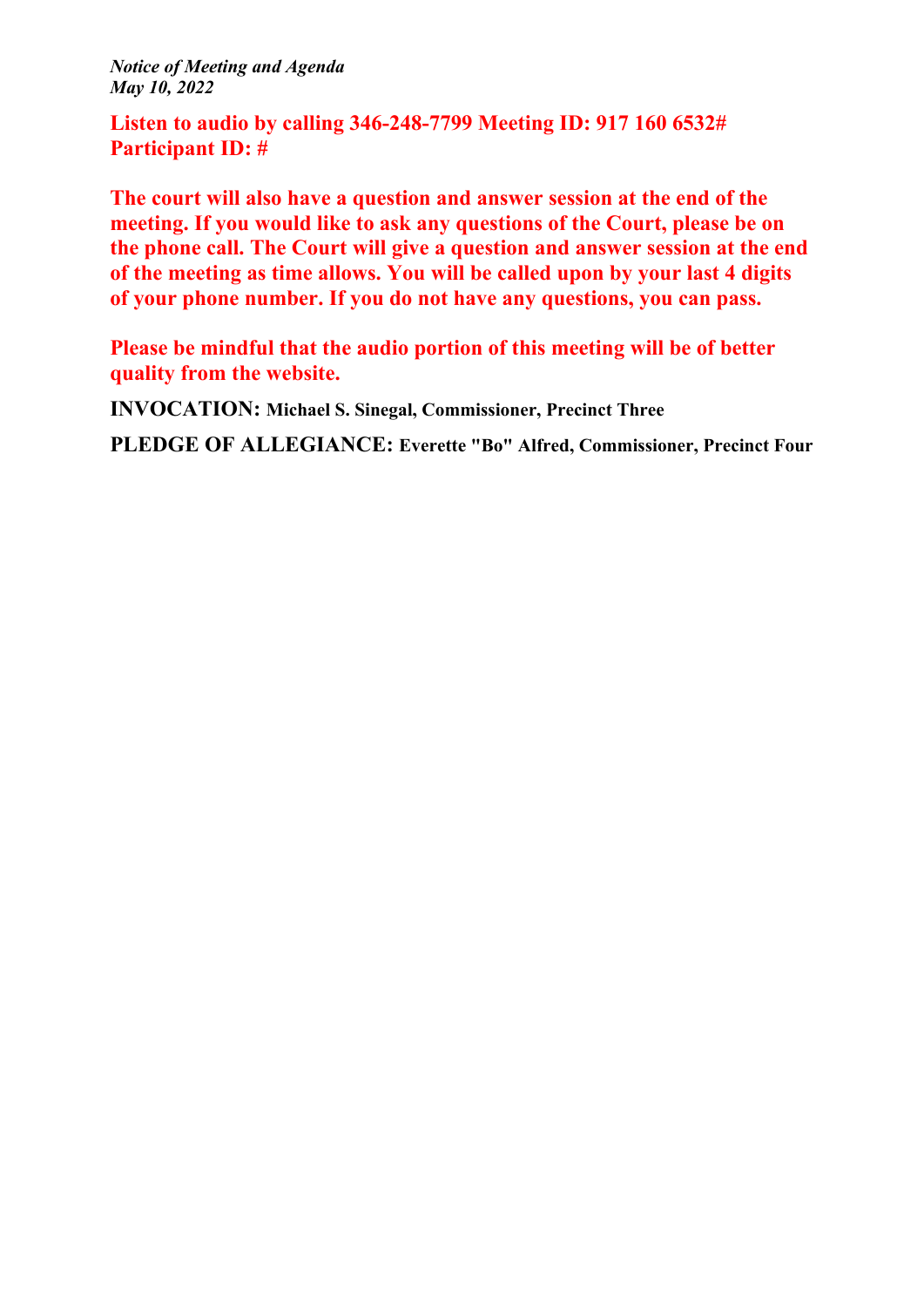### **PURCHASING:**

- (a) Consider and approve disposition of salvage property as authorized by Local Government Code §263.152 (3), for broken or obsolete items. [Memorandum](http://co.jefferson.tx.us/agenda/agendas_pl/20220510_691/Attachments/Memorandum%20-%20Disposal%20of%20Salvage%20Proprty.pdf) - Disposal of Salvage Proprty.pdf
- (b) Consider and approve disposal of scrap vehicles. Scrap property to be transported to a metal salvage company and there sold for such price as it may command and return funds to the County.

[Memorandum](http://co.jefferson.tx.us/agenda/agendas_pl/20220510_691/Attachments/Memorandum%20-%20Disposal%20of%20Scrap%20Property.pdf) - Disposal of Scrap Property.pdf

## **COUNTY AUDITOR:**

(a) Consider and approve budget transfer– Road & Bridge Pct. 3 – additional cost for repairs.

| 113-0302-431-3084 | <b>MINOR EQUIPMENT</b>   |                       | $\frac{$3,815.00}{ }$ |
|-------------------|--------------------------|-----------------------|-----------------------|
| 113-0305-431-4011 | EQUIPMENT- MISCELLANEOUS | $\frac{$3,815.00}{ }$ |                       |

[ccRoad&Bridge](http://co.jefferson.tx.us/agenda/agendas_pl/20220510_691/Attachments/ccRoad%26Bridge%20Pct%203-051022.pdf) Pct 3-051022.pdf

(b) Consider and approve subrecipient agreement, with Tender Loving Care Center for Children, dba Legacy Community Development Corp for the purpose of administering the Emergency Rental Assistance Program round II funds (ERAP 2).

[ccAgreement](http://co.jefferson.tx.us/agenda/agendas_pl/20220510_691/Attachments/ccAgreement%20JeffCnty%20and%20TLCCC%20dbaLegacy%20-051022.pdf) JeffCnty and TLCCC dbaLegacy -051022.pdf

(c) Consider and approve budget transfer – Road & Bridge Pct. 4 – replace one computer and upgrade three computers.

| 114-0402-431-1028 | 'LABORERS          |            | $\mid$ \$1,730.00 |
|-------------------|--------------------|------------|-------------------|
| 114-0409-431-6002 | COMPUTER EQUIPMENT | \$1,730.00 |                   |

[ccRoad&BridgePct4](http://co.jefferson.tx.us/agenda/agendas_pl/20220510_691/Attachments/ccRoad%26BridgePct4%20-051022.pdf) -051022.pdf

(d) Regular County Bills – check #494826 through check #495064. [0494826\\_0495064.pdf](http://co.jefferson.tx.us/agenda/agendas_pl/20220510_691/Attachments/0494826_0495064.pdf)

# **COUNTY COMMISSIONERS:**

(a) Consider and possibly appoint an additional member to the Jefferson County Sexual Assault Response Team (SART) to include Brenda Garrison as the Sexual Assault Nurse Examiner and Captain Trish Molfino as the designee of the Sheriff to comply with Subchapter J, Chapter 351, Local Government Code.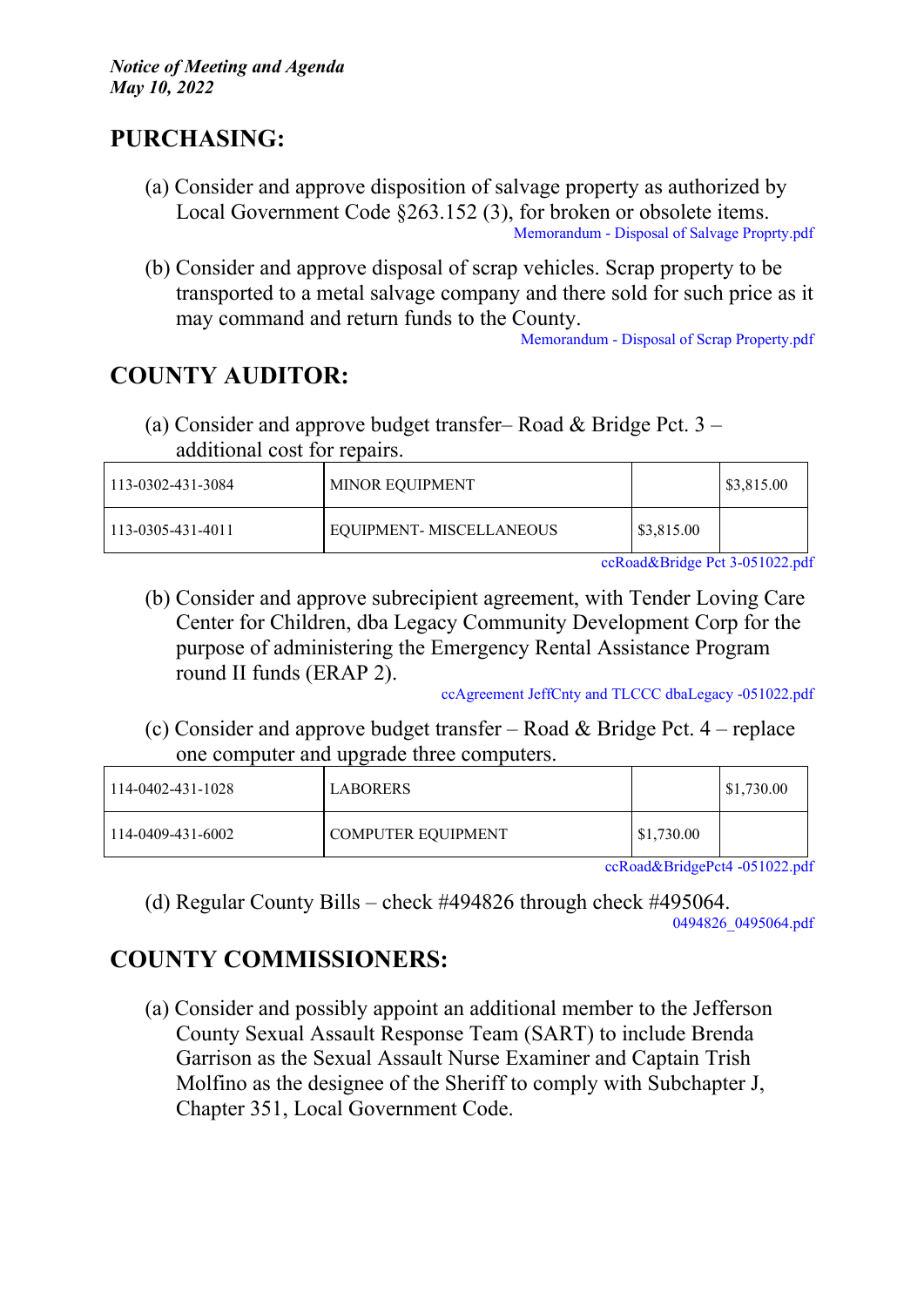#### **ENGINEERING DEPARTMENT:**

- (a) Execute, receive and file Pipeline Permit 03-P-22 to Florida Gas Transmission Company, LLC for the purpose of constructing, maintaining or repairing a pipe line for distribution along Labelle Road and Ridgeliegh Road. This project is located in Precinct 2. May 10, 2022, 03-P-22 Florida Gas [Transmission.pdf](http://co.jefferson.tx.us/agenda/agendas_pl/20220510_691/Attachments/May%2010%2C%202022%2C%2003-P-22%20Florida%20Gas%20Transmission.pdf)
- (b) Execute, receive and file Overweight Vehicle Permit 02-OW-22 and Road Use Agreement to Florida Gas Transmission Company, LLC for the purpose of pipeline construction and movement of materials along Labelle Road and Ridgeliegh Road. This project is located in Precinct 2. May 10, 2022 02-OW-22 Florida Gas [Transmission.pdf](http://co.jefferson.tx.us/agenda/agendas_pl/20220510_691/Attachments/May%2010%2C%202022%2002-OW-22%20Florida%20Gas%20Transmission.pdf)

### **SHERIFF'S DEPARTMENT:**

(a) Receive and file U.S. Department of Justice, United States Marshal Service modifications no. 19, 20 and 21 to the current intergovernmental agreement 78-01-0077.

Signed USM mod 19-20-21 [memo.pdf](http://co.jefferson.tx.us/agenda/agendas_pl/20220510_691/Attachments/Signed%20USM%20mod%2019-20-21%20memo.pdf) [Signed](http://co.jefferson.tx.us/agenda/agendas_pl/20220510_691/Attachments/Signed%20USM%20mod%2019.pdf) USM mod 19.pdf [Signed](http://co.jefferson.tx.us/agenda/agendas_pl/20220510_691/Attachments/Signed%20USM%20mod%2020.pdf) USM mod 20.pdf [Signed](http://co.jefferson.tx.us/agenda/agendas_pl/20220510_691/Attachments/Signed%20USM%20mod%2021.pdf) USM mod 21.pdf

**Jeff R. Branick County Judge**

\_\_\_\_\_\_\_\_\_\_\_\_\_\_\_\_\_\_\_\_\_\_\_\_\_\_\_\_\_\_\_\_\_\_\_\_\_\_\_\_\_\_\_\_\_\_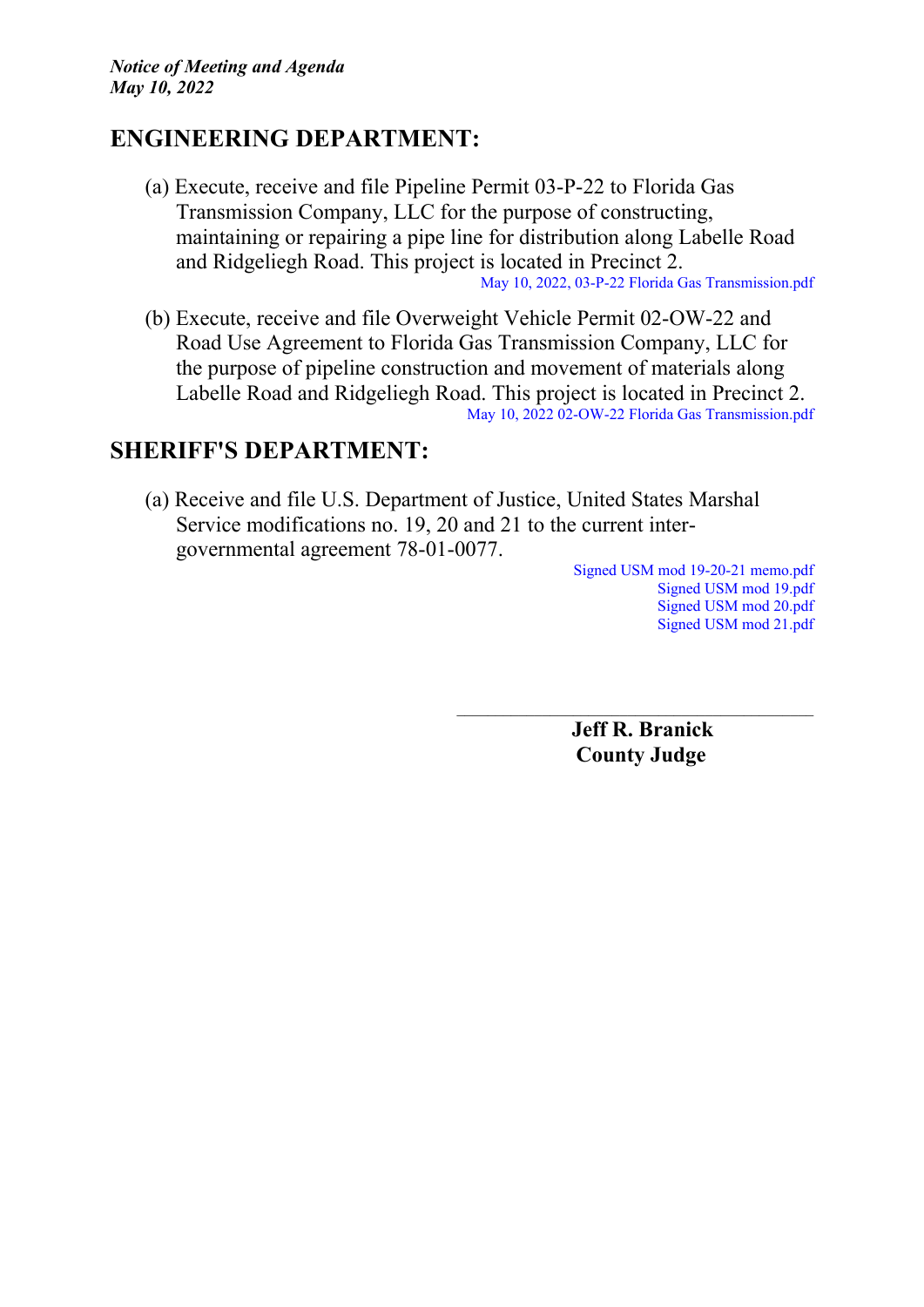*Notice of Meeting and Agenda May 10, 2022*

> **Jeff R. Branick, County Judge Vernon Pierce, Commissioner, Precinct One Darrell Bush, Commissioner, Precinct Two Michael S. Sinegal, Commissioner, Precinct Three Everette "Bo" Alfred, Commissioner, Precinct Four**



**ADDENDUM TO**

#### **NOTICE OF MEETING AND AGENDA OF COMMISSIONERS' COURT OF JEFFERSON COUNTY, TEXAS May 10, 2022**

Notice is hereby given that the Commissioners' Court of Jefferson County, Texas, will meet at **10:30 AM,** on the **10th** day of **May 2022** in the Commissioners' Courtroom, 4th Floor, Jefferson County Courthouse, 1149 Pearl Street, Beaumont, Texas. notice is hereby given of the following additional subject to be considered:

**1:30 p.m.-WORKSHOP- Update on American Rescue Plan Act (ARPA) Funding Request.**

**Jefferson County has taken steps to minimize the exposure of COVID-19 by implementing the following steps to allow the public to view the Commissioner's Court meeting.**

**The following options are available:**

**View live with audio from the County Webpage: https://co.jefferson.tx.us/comm\_crt/commlink.htm**

**Listen to audio by calling 346-248-7799 Meeting ID: 917 160 6532# Participant ID: #**

**The court will also have a question and answer session at the end of the meeting. If you would like to ask any questions of the Court, please be on the phone call. The Court will give a question and answer session at the end of the meeting as time allows. You will be called upon by your last 4 digits**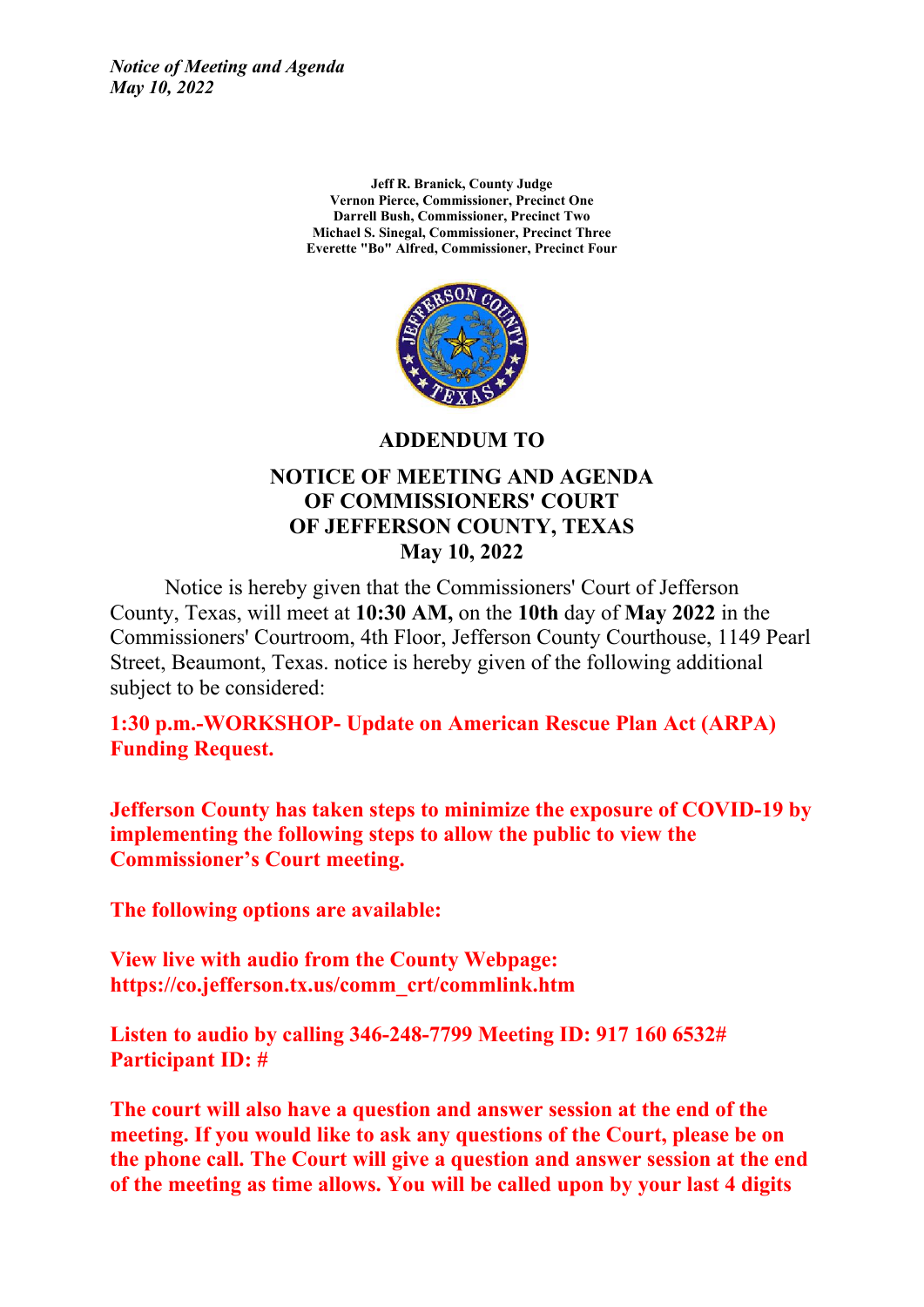**of your phone number. If you do not have any questions, you can pass.**

**Please be mindful that the audio portion of this meeting will be of better quality from the website.**